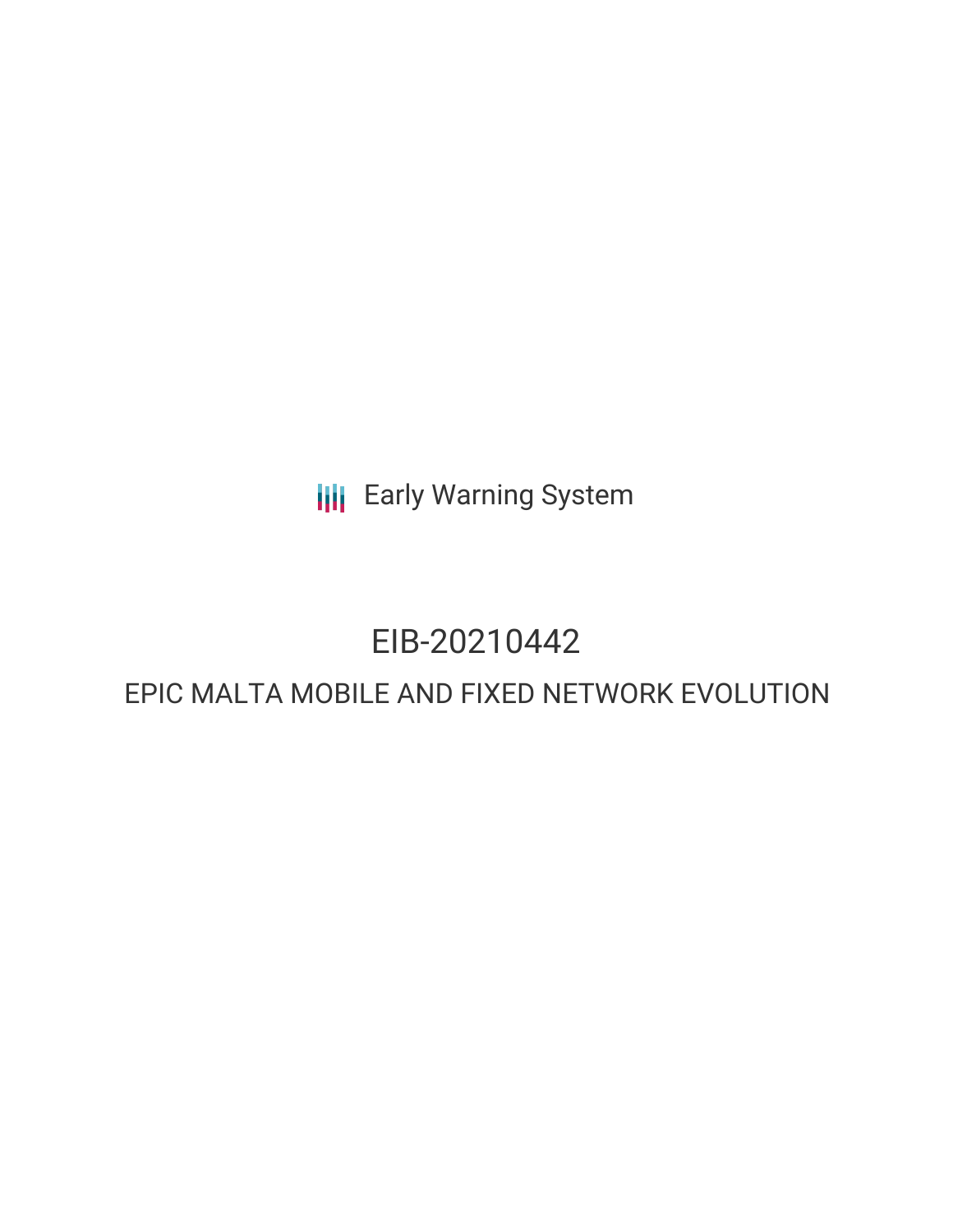

### **Quick Facts**

| <b>Countries</b>               | Malta                          |
|--------------------------------|--------------------------------|
| <b>Financial Institutions</b>  | European Investment Bank (EIB) |
| <b>Status</b>                  | Approved                       |
| <b>Bank Risk Rating</b>        | U                              |
| <b>Voting Date</b>             | 2022-04-22                     |
| <b>Borrower</b>                | EPIC COMMUNICATIONS LTD        |
| <b>Sectors</b>                 | Communications                 |
| <b>Investment Type(s)</b>      | Loan                           |
| <b>Investment Amount (USD)</b> | \$21.09 million                |
| <b>Project Cost (USD)</b>      | $$45.34$ million               |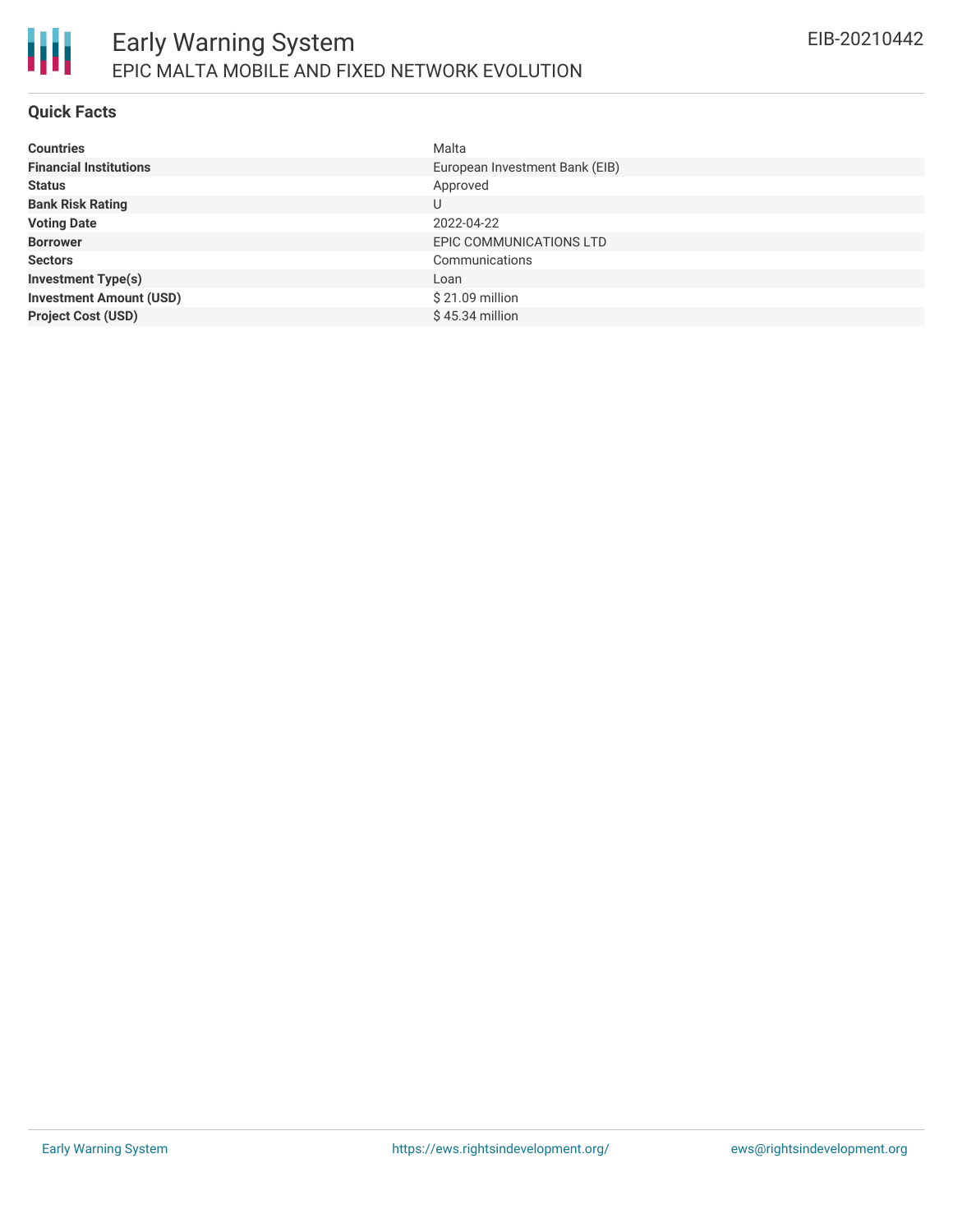

### **Project Description**

According to the bank website, the project concerns investments in the upgrade of the Promoter's mobile network with advanced 4G/LTE, early deployment of 5G, roll-out of fixed very high capacity (VHC) network as well as upgrades to the core network and the IT systems. The project implementation is planned for the years 2021 to 2024.

The Fiber to the Home (FTTH) access component of the project aims to cover the main villages of Malta with FTTH. The project's mobile component foresees deployment of the new generation equipment in order to benefit from the superior roadmap and performance as part of the 5G rollout strategy and plans. At project completion, the Promoter foresees a nationwide 70% coverage of 5G services.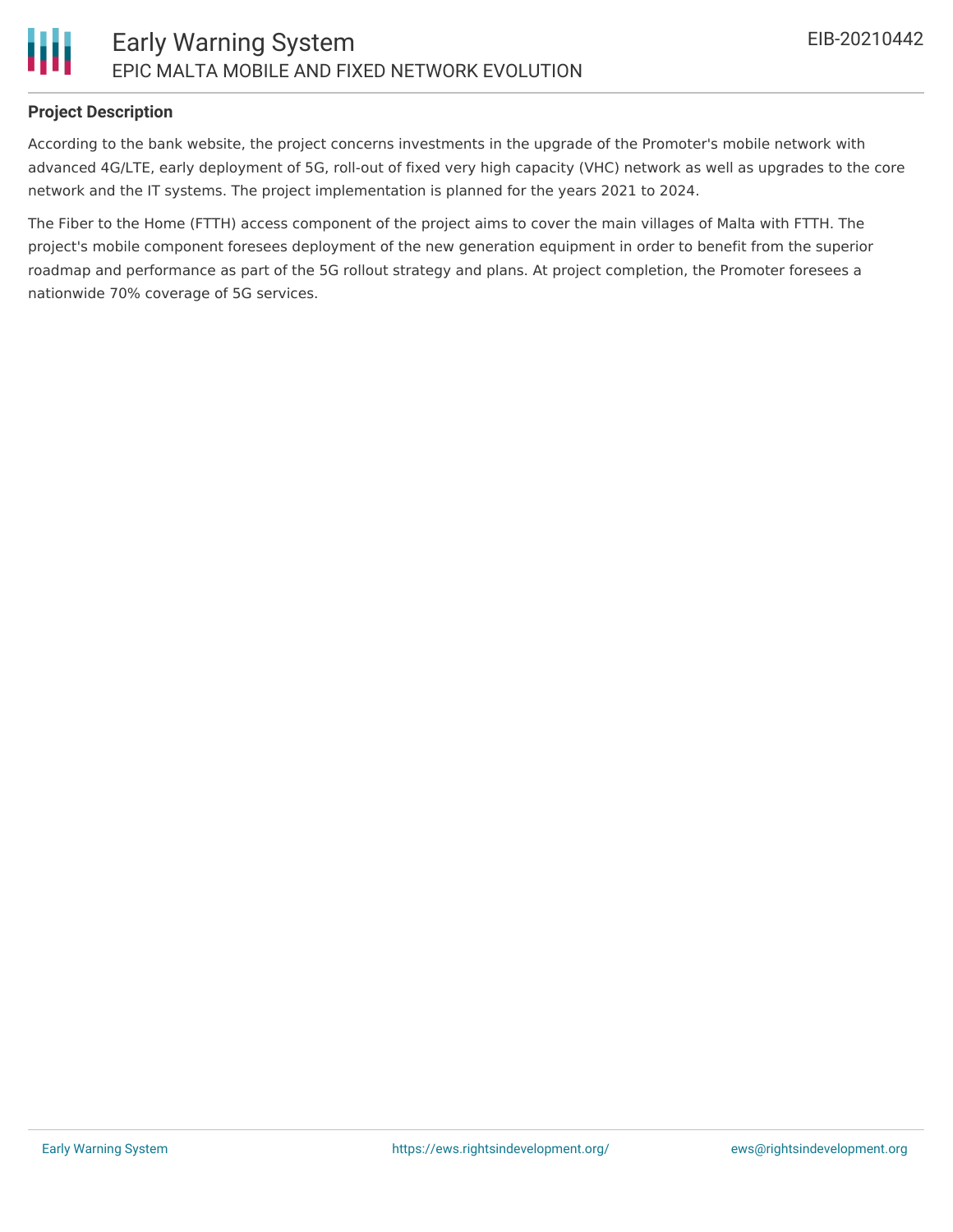# 朋

### **Investment Description**

European Investment Bank (EIB)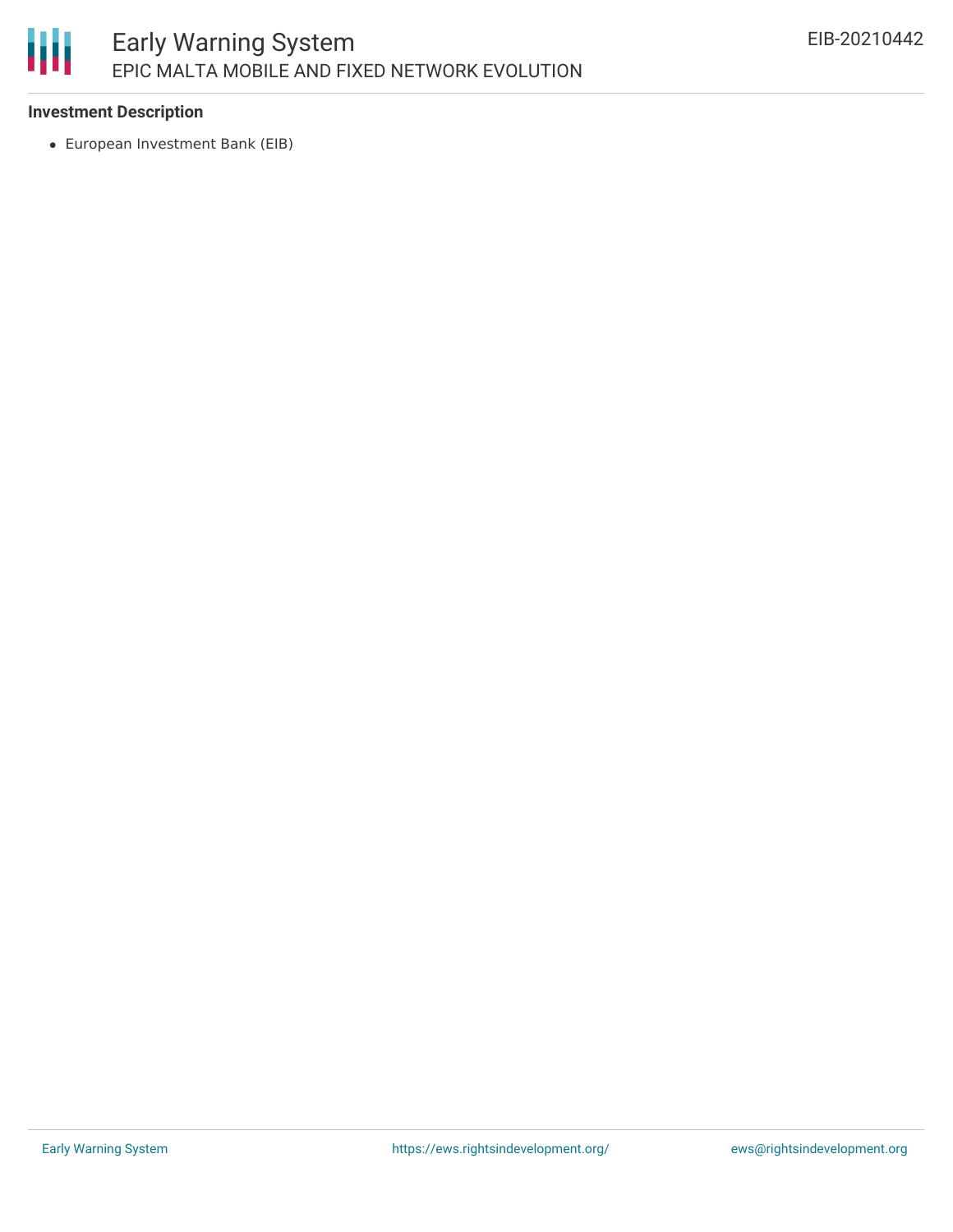## 冊

### Early Warning System EPIC MALTA MOBILE AND FIXED NETWORK EVOLUTION

| <b>Private Actor 1</b>   | <b>Private Actor</b><br>Role | <b>Private Actor</b><br><b>Sector</b> | <b>Relation</b> | <b>Private Actor 2</b>  | <b>Private Actor</b><br>2 Role | <b>Private Actor</b><br>2 Sector |
|--------------------------|------------------------------|---------------------------------------|-----------------|-------------------------|--------------------------------|----------------------------------|
| $\overline{\phantom{a}}$ | -                            | $\overline{\phantom{a}}$              | $\sim$          | EPIC COMMUNICATIONS LTD | Client                         | $\sim$                           |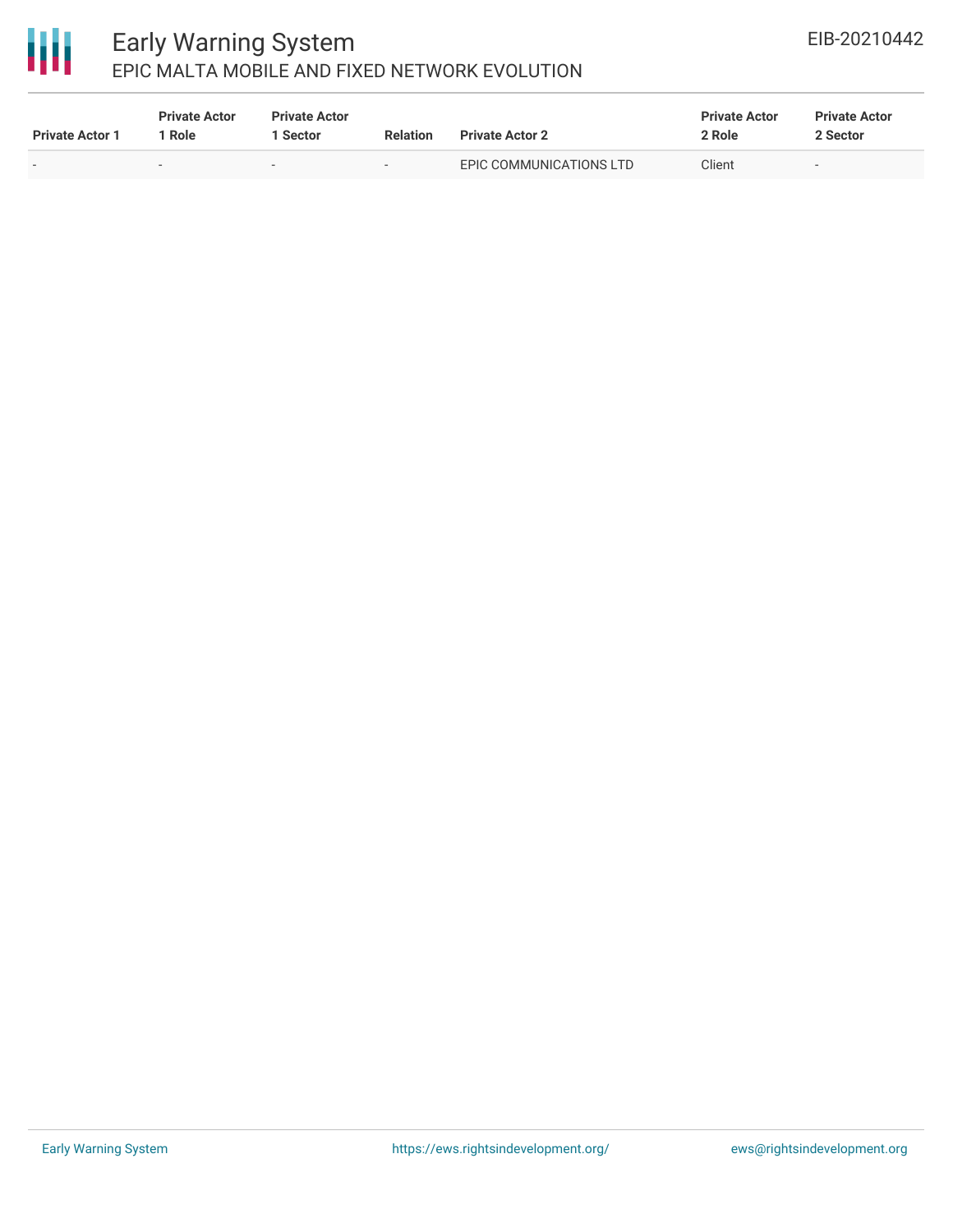### **Contact Information**

### ACCESS TO INFORMATION

You can submit an information request for project information at: https://www.eib.org/en/infocentre/registers/requestform/request-form-default.htm

### ACCOUNTABILITY MECHANISM OF EIB

The EIB Complaints Mechanism is designed to facilitate and handle complaints against the EIB by individuals, organizations or corporations affected by EIB activities. When exercising the right to lodge a complaint against the EIB, any member of the public has access to a two-tier procedure, one internal - the Complaints Mechanism Office - and one external - the European Ombudsman. A complaint can be lodged via a written communication addressed to the Secretary General of the EIB, via email to the dedicated email address: complaints@eib.org, by completing the online complaint form available at the following address: http://www.eib.org/complaints/form via fax or delivered directly to the EIB Complaints Mechanism Division, any EIB local representation office or any EIB staff. For further details, check:

http://www.eib.org/attachments/strategies/complaints\_mechanism\_policy\_en.pdf

When dissatisfied with a complaint to the EIB Complaints Mechanism, citizens can then turn towards the European Ombudsman. A memorandum of Understanding has been signed between the EIB and the European Ombudsman establishes that citizens (even outside of the EU if the Ombudsman finds their complaint justified) can turn towards the Ombudsman on issues related to 'maladministration' by the EIB. Note that before going to the Ombudsman, an attempt must be made to resolve the case by contacting the EIB. In addition, the complaint must be made within two years of the date when the facts on which your complaint is based became known to you. You can write to the Ombudsman in any of the languages of the European Union. Additional details, including filing requirements and complaint forms, are available at: http://www.ombudsman.europa.eu/atyourservice/interactiveguide.faces